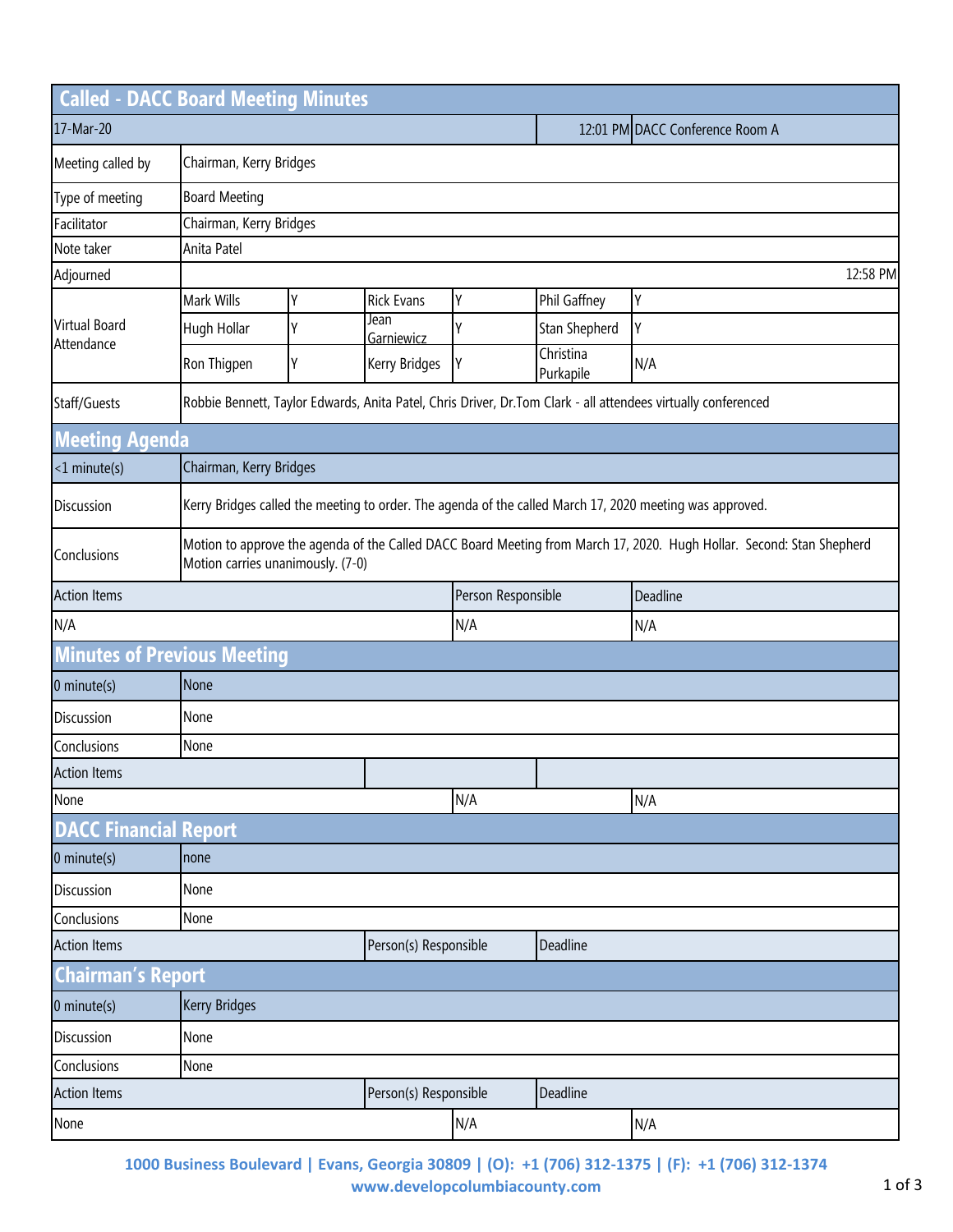| <b>DACC Committee Reports</b> |                                                                                                                                                                                                                                                                                                                                                                                                                                                                                                                                                                  |                    |                    |          |          |  |  |  |
|-------------------------------|------------------------------------------------------------------------------------------------------------------------------------------------------------------------------------------------------------------------------------------------------------------------------------------------------------------------------------------------------------------------------------------------------------------------------------------------------------------------------------------------------------------------------------------------------------------|--------------------|--------------------|----------|----------|--|--|--|
| $0$ minute(s)                 | None                                                                                                                                                                                                                                                                                                                                                                                                                                                                                                                                                             |                    |                    |          |          |  |  |  |
| Discussion                    | None                                                                                                                                                                                                                                                                                                                                                                                                                                                                                                                                                             |                    |                    |          |          |  |  |  |
| Conclusions                   | None                                                                                                                                                                                                                                                                                                                                                                                                                                                                                                                                                             |                    |                    |          |          |  |  |  |
| <b>Action Items</b>           |                                                                                                                                                                                                                                                                                                                                                                                                                                                                                                                                                                  | Person Responsible |                    | Deadline |          |  |  |  |
| None                          |                                                                                                                                                                                                                                                                                                                                                                                                                                                                                                                                                                  |                    | N/A                |          | N/A      |  |  |  |
|                               | <b>Economic Development Update</b>                                                                                                                                                                                                                                                                                                                                                                                                                                                                                                                               |                    |                    |          |          |  |  |  |
| 0 minute(s)                   | None                                                                                                                                                                                                                                                                                                                                                                                                                                                                                                                                                             |                    |                    |          |          |  |  |  |
| <b>Discussion</b>             | None                                                                                                                                                                                                                                                                                                                                                                                                                                                                                                                                                             |                    |                    |          |          |  |  |  |
| Conclusions                   | None                                                                                                                                                                                                                                                                                                                                                                                                                                                                                                                                                             |                    |                    |          |          |  |  |  |
| <b>Action Items</b>           |                                                                                                                                                                                                                                                                                                                                                                                                                                                                                                                                                                  | Person Responsible |                    | Deadline |          |  |  |  |
| None                          |                                                                                                                                                                                                                                                                                                                                                                                                                                                                                                                                                                  |                    | N/A                |          | N/A      |  |  |  |
| <b>Old Business</b>           |                                                                                                                                                                                                                                                                                                                                                                                                                                                                                                                                                                  |                    |                    |          |          |  |  |  |
| $0$ minute(s)                 | Robbie Bennett                                                                                                                                                                                                                                                                                                                                                                                                                                                                                                                                                   |                    |                    |          |          |  |  |  |
| Discussion                    |                                                                                                                                                                                                                                                                                                                                                                                                                                                                                                                                                                  |                    |                    |          |          |  |  |  |
| Conclusions                   |                                                                                                                                                                                                                                                                                                                                                                                                                                                                                                                                                                  |                    |                    |          |          |  |  |  |
| <b>Action Items</b>           |                                                                                                                                                                                                                                                                                                                                                                                                                                                                                                                                                                  |                    | Person Responsible |          | Deadline |  |  |  |
| None                          |                                                                                                                                                                                                                                                                                                                                                                                                                                                                                                                                                                  |                    | N/A                |          | N/A      |  |  |  |
| <b>New Business</b>           |                                                                                                                                                                                                                                                                                                                                                                                                                                                                                                                                                                  |                    |                    |          |          |  |  |  |
| 17 minute(s)                  | Robbie Bennett                                                                                                                                                                                                                                                                                                                                                                                                                                                                                                                                                   |                    |                    |          |          |  |  |  |
| Discussion                    | DACC approved (in October 2019) for Thomas & Hutton to do the road engineering work for White Oak Business Park Phase 1. It<br>has been determined that a bridge will be needed for Parcel C to help with flood mitigation and wetlands. Thomas & Hutton has<br>put out a request for bids for engineering work for Alliance Drive. Cranston Engineering has proposed \$91,720 total fee costs for<br>design phase services and \$22,480 for constructions costs. DACC has proposed a total \$121,720 to be budgeted for this work<br>needed for Alliance Drive. |                    |                    |          |          |  |  |  |
| Conclusions                   | Motion made by Hugh Hollar to approve the Bridge Engineering proposal from Cranston Engineering for Design Phase of \$91,720<br>and Construction Phase up to \$30,000. Second: Ron Thigpen. Motion passes unanimously. (7-0)                                                                                                                                                                                                                                                                                                                                     |                    |                    |          |          |  |  |  |
| <b>Action Items</b>           |                                                                                                                                                                                                                                                                                                                                                                                                                                                                                                                                                                  | Person Responsible |                    | Deadline |          |  |  |  |
| None                          |                                                                                                                                                                                                                                                                                                                                                                                                                                                                                                                                                                  |                    | N/A                |          | N/A      |  |  |  |
| <b>Calendar of Events</b>     |                                                                                                                                                                                                                                                                                                                                                                                                                                                                                                                                                                  |                    |                    |          |          |  |  |  |
| 0 minute(s)                   | None                                                                                                                                                                                                                                                                                                                                                                                                                                                                                                                                                             |                    |                    |          |          |  |  |  |
| Discussion                    | None                                                                                                                                                                                                                                                                                                                                                                                                                                                                                                                                                             |                    |                    |          |          |  |  |  |
| Conclusions                   | None                                                                                                                                                                                                                                                                                                                                                                                                                                                                                                                                                             |                    |                    |          |          |  |  |  |